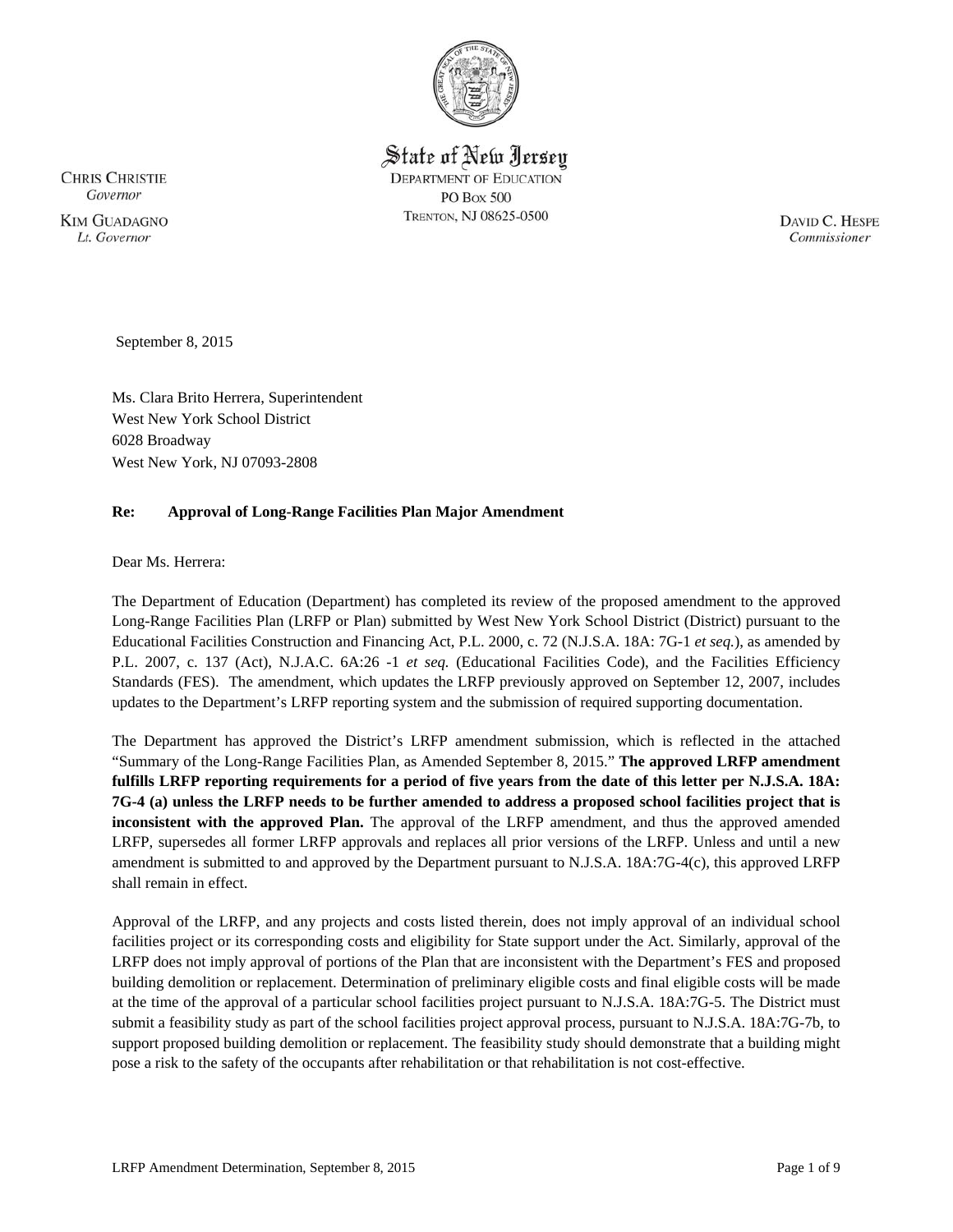We trust that this document will adequately explain the Final Determination and allow the District to move forward with the implementation of projects within its LRFP. Should you have questions pertaining to the LRFP, contact me at (609) 943-5681 or susan.kutner@doe.state.nj.us. Contact Dr. Gail Petricek from the Office of School Facilities and Finance at (609) 633-7360 or gail.petricek@doe.state.nj.us with any questions pertaining to project status or advancement.

Sincerely,

Susan Kirk

Susan Kutner Acting Deputy Executive Director, Office of School Facilities and Finance

#### Enclosure

c: Bernie Piaia, Department of Education, Office of School Facilities and Finance Gail Petricek, Department of Education, Office of School Facilities and Finance Paul Hamilton, New Jersey Schools Development Authority Robert Sanchez, West New York School District Dean Austin, West New York School District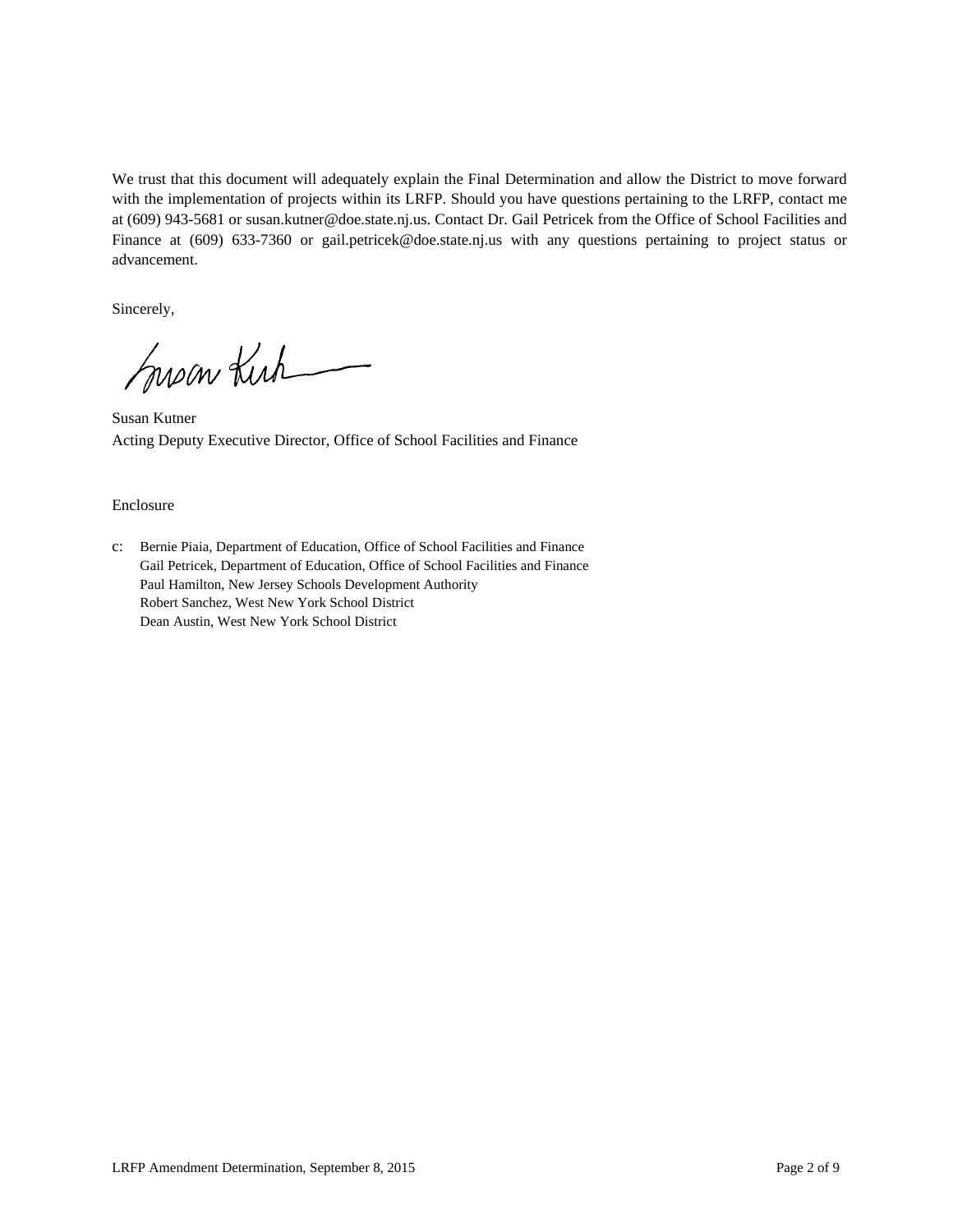# West New York School District

# **Summary of the Long-Range Facilities Plan, as Amended September 8, 2015**

The Department of Education (Department) has completed its review of the Long-Range Facilities Plan (LRFP or Plan) amendment submitted by the West New York School District (District) pursuant to the Educational Facilities Construction and Financing Act, P.L. 2000, c. 72 (N.J.S.A. 18A: 7G-1 *et seq.*), as amended by P.L. 2007, c. 137 (Act), N.J.A.C. 6A:26-1 et seq. (Educational Facilities Code), and the Facilities Efficiency Standards (FES).

This is the Department's summary of the District's LRFP, as amended September 8, 2015. The summary is based on the standards set forth in the Act, the Educational Facilities Code, the FES, data in the Department's LRFP reporting system, and District-supplied supporting documentation. The referenced reports in *italic* text are standard LRFP reports generated from the LRFP system.

## **1. Inventory Overview**

The District provides services for students in grades PK-12 and is classified as an SDA District for funding purposes. Existing and proposed schools, sites, buildings, playgrounds, playfields, and parking lots were identified in the LRFP. The total number of existing and proposed district-owned or leased schools, sites, and buildings are listed in Table 1. A detailed description of each asset can be found in the LRFP website report titled *"Site Asset Inventory Report."* Section 5 of this Summary lists work proposed for each school building.

|                                                                   | <b>Existing</b> | <b>Proposed</b> |
|-------------------------------------------------------------------|-----------------|-----------------|
| Sites:                                                            |                 |                 |
| <b>Total Number of Sites</b>                                      | 17              | 18              |
| Number of Sites with no Buildings                                 |                 | $\theta$        |
| Number of Sites with no (Active) Instructional Buildings          | 6               | 6               |
| <b>Schools and Instructional Buildings:</b>                       |                 |                 |
| Total Number of Schools (assigned DOE school code)                | Q               | 10              |
| Total Number of (Active) Instructional Buildings                  | 11              | 12              |
| Total Number of Administrative and Utility Buildings (standalone) |                 |                 |

## **Table 1: Inventory Summary**

**As directed by the Department, incomplete school facilities projects that are under construction are represented as "existing" in the LRFP.** Applicable District projects that include new construction and/or the reconfiguration of existing program space are as follows: n/a

Major conclusions are as follows:

- The District is proposing to increase the existing number of District-owned or leased sites.
- The District is proposing to increase the existing number of District-operated schools.
- The District is proposing to increase the existing number of District-owned or leased instructional buildings. The District is proposing to maintain the existing number of District-owned or leased noninstructional buildings.

┑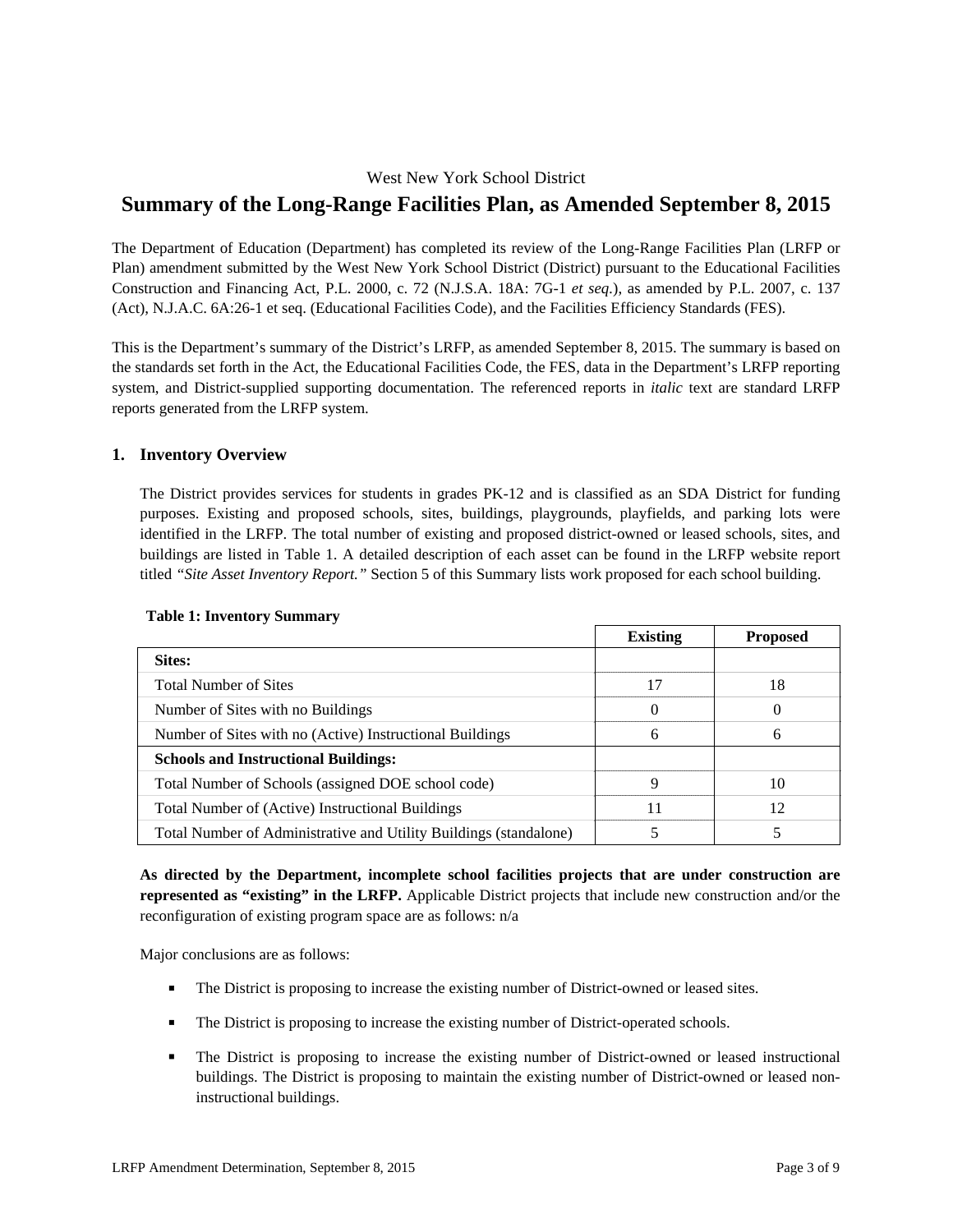**FINDINGS** The Department has determined that the proposed inventory is adequate for approval of the District's LRFP amendment. However, the LRFP determination does not imply approval of an individual school facilities project listed within the LRFP. The District must submit individual project applications for project approval. If building demolition or replacement is proposed, the District must submit a feasibility study, pursuant to N.J.S.A. 18A:7G-7b, as part of the application for the specific school facilities project.

# **2. K-12 Enrollments**

The number of students, or "proposed enrollments," for five-year planning purposes was determined by the District on a district-wide and school level basis. Proposed district enrollments are based on a cohort-survival enrollment projection incorporating historic enrollments from 2009-14.

Existing and proposed enrollments are listed in Table 2. Detailed projection information can be found in the supporting document titled "*West New York 2015 Amendment Projection."*

#### **Table 2: K-12 Enrollment Comparison**

|                                                   | 2014-15<br><b>ASSA Enrollments</b> | <b>District Proposed</b><br><b>Enrollments</b> |
|---------------------------------------------------|------------------------------------|------------------------------------------------|
| Grades PK, including SE (excl. private providers) | 569                                | 616                                            |
| Grades K-5, including SE                          | 3.752                              | 3.956                                          |
| Grades 6-8, including SE                          | 1.477                              | 1.783                                          |
| Grades 9-12, including SE                         | 1,882                              | 2.238                                          |
| <b>District PK-12 Totals</b>                      | 7.680                              | 8,592                                          |

*"SE" = Special Education* 

**FINDINGS** The Department has determined that the District's proposed enrollments are supportable for approval of the District's LRFP amendment. The Department will require a current enrollment projection at the time an application for a school facilities project is submitted incorporating the District's most recent enrollments in order to verify that the LRFP's planned capacity continues to be appropriate.

## **3. FES and District Practices Capacity**

The proposed room inventories for each school were analyzed to determine whether the LRFP provides adequate capacity for the proposed enrollments. Two capacity calculation methods, called *"FES Capacity"* and *"District Practices Capacity,"* were used to assess existing and proposed school capacity in accordance with the FES and District program delivery practices. A third capacity calculation, called *"Functional Capacity,"* determines Unhoused Students and potential State support for school facilities projects. Functional Capacity is analyzed in Section 4 of this Summary.

 *FES Capacity* only assigns capacity to pre-kindergarten *(if district-owned or operated),* kindergarten, general, and self-contained special education classrooms. No other room types are considered to be capacity-generating**.** Class size is based on the FES and is prorated for classrooms that are sized smaller than FES classrooms. FES Capacity is most accurate for elementary schools, or schools with non-departmentalized programs, in which instruction is "homeroom" based. This capacity calculation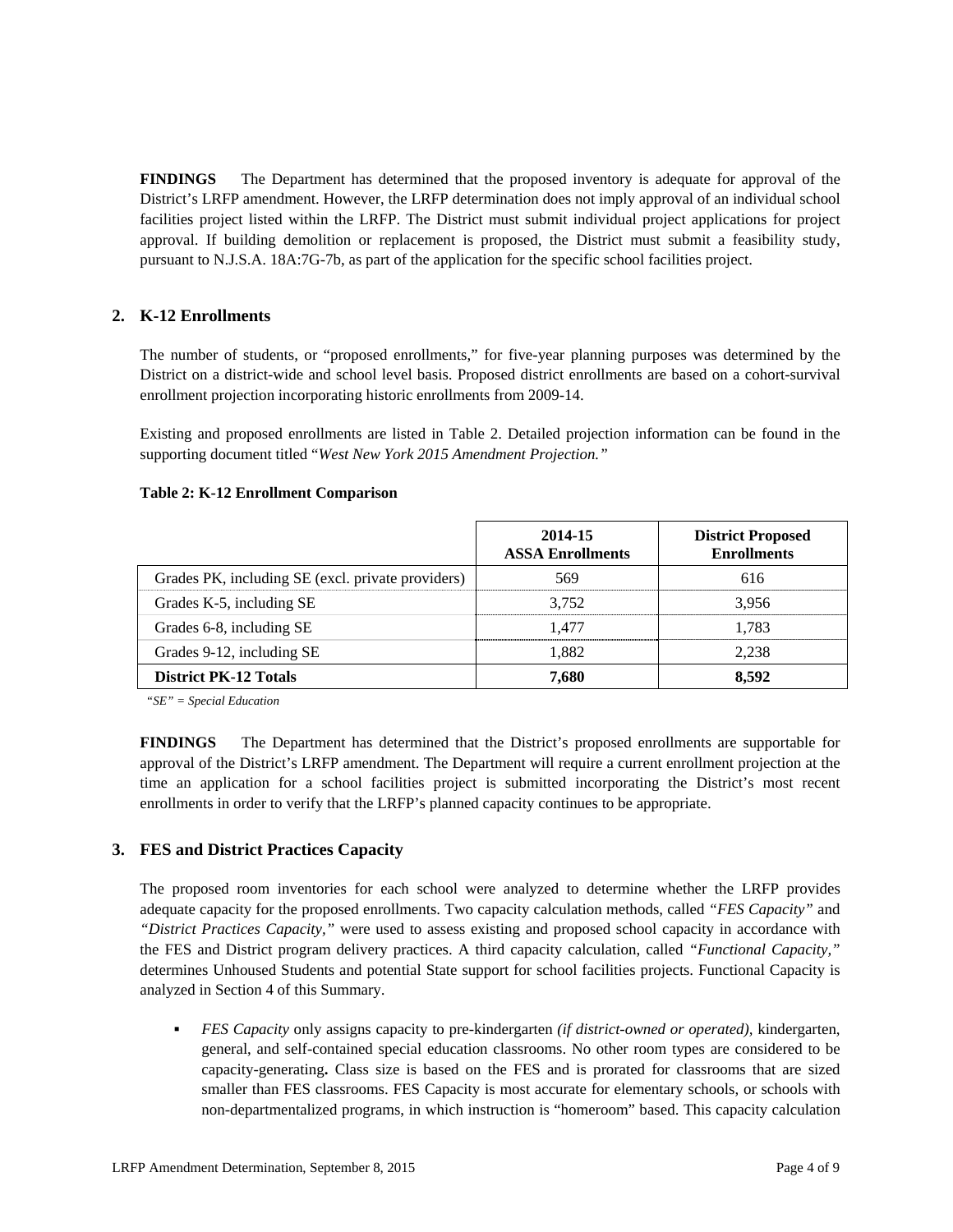may also be accurate for middle schools depending upon the program structure. However, this method usually significantly understates available high school capacity since specialized spaces that are typically provided in lieu of general classrooms are not included in the capacity calculations.

 *District Practices Capacity* allows the District to include specialized room types in the capacity calculations and adjust class size to reflect actual practices. This calculation is used to review capacity and enrollment coordination in middle and high schools.

A capacity utilization factor in accordance with the FES is included in both capacity calculations. A 90% capacity utilization rate is applied to classrooms serving grades K-8. An 85% capacity utilization rate is applied to classrooms serving grades 9-12. No capacity utilization factor is applied to preschool classrooms.

Table 3 provides a summary of proposed enrollments and District-wide capacities. Detailed information can be found in the LRFP website report titled "*FES and District Practices Capacity."*

|                        | <b>Proposed</b><br><b>Enrollment</b> | <b>Proposed</b><br><b>FES Capacity</b> | Deviation* | <b>Proposed</b><br><b>District</b><br><b>Practices</b><br>Capacity | Deviation* |
|------------------------|--------------------------------------|----------------------------------------|------------|--------------------------------------------------------------------|------------|
| Preschool (PK)         | 615                                  | 449.20                                 | $-165.80$  | 621.30                                                             | 6.30       |
| Elementary $(K-5)$     | 3,957                                | 4,048.89                               | 91.89      | 4,028.65                                                           | 71.65      |
| Middle $(6-8)$         | 1,783                                | 1,573.20                               | $-209.80$  | 1,787.00                                                           | 4.00       |
| High $(9-12)$          | 2.237                                | 1,588.37                               | $-648.63$  | 2.275.99                                                           | 38.99      |
| <b>District Totals</b> | 8,592                                | 7,659.66                               | $-932.34$  | 8,712.94                                                           | 120.94     |

#### **Table 3 Proposed Enrollments and Capacity Summary**

*\* Positive numbers signify surplus capacity; negative numbers signify inadequate capacity. Negative values for District Practices capacity are acceptable if proposed enrollments do not exceed 100% capacity utilization.* 

Major conclusions are as follows:

- The District has adequately coordinated proposed school capacities and enrollments in the LRFP for grade groups with proposed new construction.
- Adequate justification has been provided by the District if capacity for a school with proposed work in the LRFP deviates from the proposed enrollments by more than 5% and if new construction is proposed for the grade group(s) served.

**FINDINGS** The Department has determined that proposed District capacity, in accordance with the proposed enrollments, is adequate for approval of the District's LRFP amendment. The Department will require a current enrollment projection at the time an application for a school facilities project is submitted, incorporating the District's most recent enrollments, in order to verify that the LRFP's planned capacity meets the District's updated enrollments.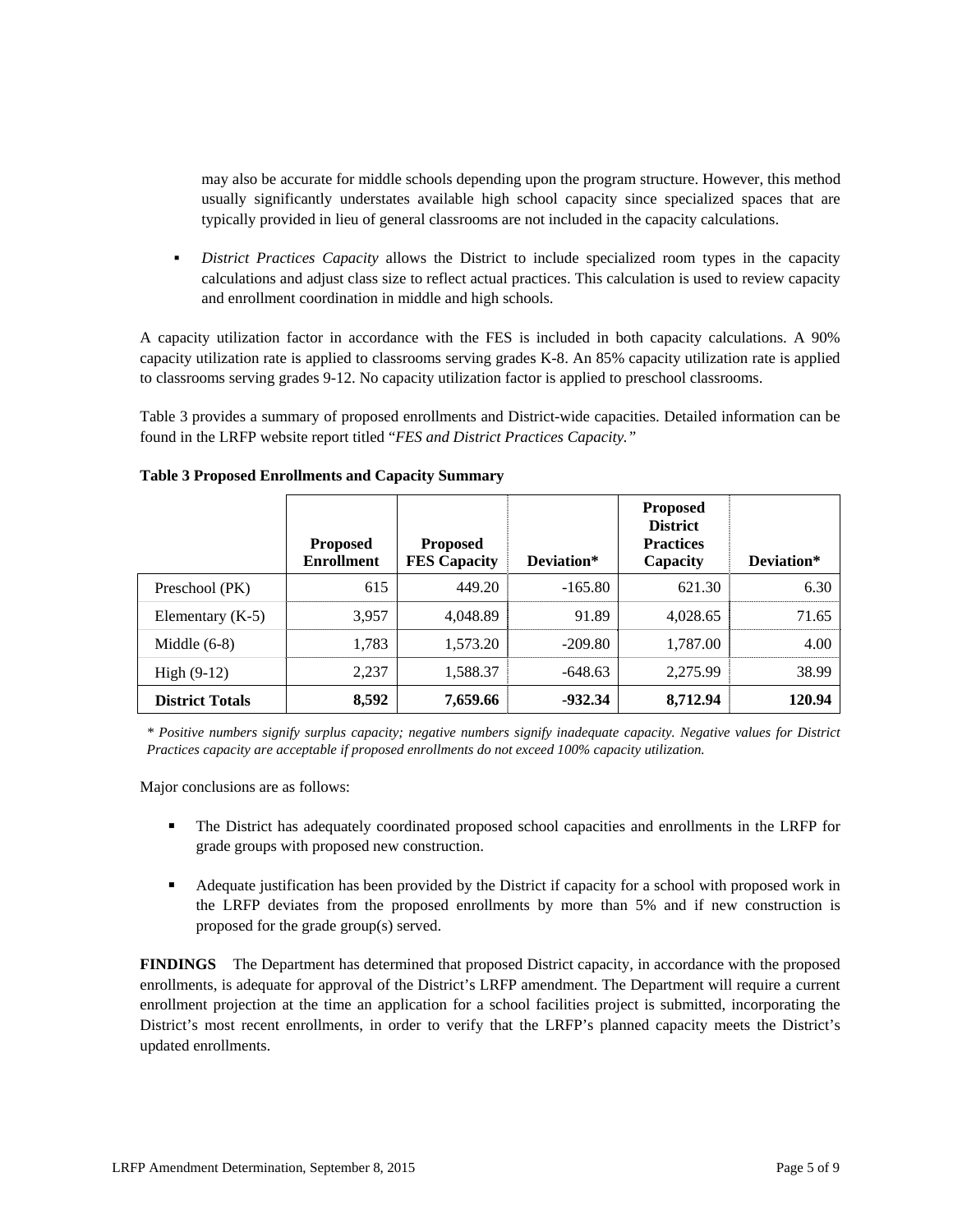## **4. Functional Capacity and Unhoused Students Prior to Proposed Work**

*Functional Capacity* was calculated and compared to proposed enrollments to provide a preliminary estimate of Unhoused Students and new construction funding eligibility. Functional Capacity is the adjusted gross square feet of a school building *(total gross square feet minus excluded space)* divided by the minimum area allowance per Full-time Equivalent student for the grade level contained therein. Unhoused Students is the number of students projected to be enrolled in the District that exceeds the Functional Capacity of the District's schools pursuant to N.J.A.C. 6A:26-2.2(c).

*"Excluded Square Feet"* in the LRFP Functional Capacity calculation includes (1) square footage exceeding the FES for any pre-kindergarten, kindergarten, general education, or self-contained special education classroom; (2) grossing factor square footage *(corridors, stairs, mechanical rooms, etc.)* that exceeds the FES allowance, and (3) square feet proposed to be demolished or discontinued from use. Excluded square feet may be revised during the review process for individual school facilities projects.

Table 4 provides a preliminary assessment of Functional Capacity, Unhoused Students, and Estimated Maximum Approved Area for the various grade groups in accordance with the FES. Detailed information concerning the calculation and preliminary excluded square feet can be found in the LRFP website reports titled *"Functional Capacity and Unhoused Students*" and *"Functional Capacity Excluded Square Feet."*

|                        |            | B          |                 |                |                          |
|------------------------|------------|------------|-----------------|----------------|--------------------------|
|                        |            | Estimated  |                 | D              | $E = C x D$              |
|                        | A          | Existing   | $C = A-B$       | Area           | <b>Estimated Maximum</b> |
|                        | Proposed   | Functional | Unhoused        | Allowance      | Approved Area for        |
|                        | Enrollment | Capacity   | <b>Students</b> | (gsf/students) | <b>Unhoused Students</b> |
| Preschool (PK)         | 615        | 649.68     | 0.00            | 125.00         | 0.00                     |
| Elementary $(K-5)$     | 3,957      | 3,195.09   | 761.91          | 125.00         | 95,239.27                |
| Middle $(6-8)$         | 1,783      | 1,624.46   | 158.54          | 134.00         | 21,243.77                |
| High $(9-12)$          | 2,237      | 1,809.60   | 427.40          | 151.00         | 64,538.00                |
| <b>District Totals</b> | 8,592      | 7,278.82   |                 |                |                          |

**Table 4: Functional Capacity and Unhoused Students Prior to Proposed Work** 

Major conclusions are as follows:

- The calculations for "Estimated Existing Functional Capacity" do not include incomplete school facilities projects that are under construction..
- **The District, based on the preliminary LRFP assessment, has Unhoused Students for the following FES** grade groups: K-5, 6-8, 9-12.
- The District, based on the preliminary LRFP assessment, does not have Unhoused Students for the following grade groups: PK.
- The District is not proposing to demolish or discontinue the use of existing district-owned instructional space that is currently in use. The Functional Capacity calculation excludes square feet proposed to be demolished or discontinued for the following FES grade groups: n/a.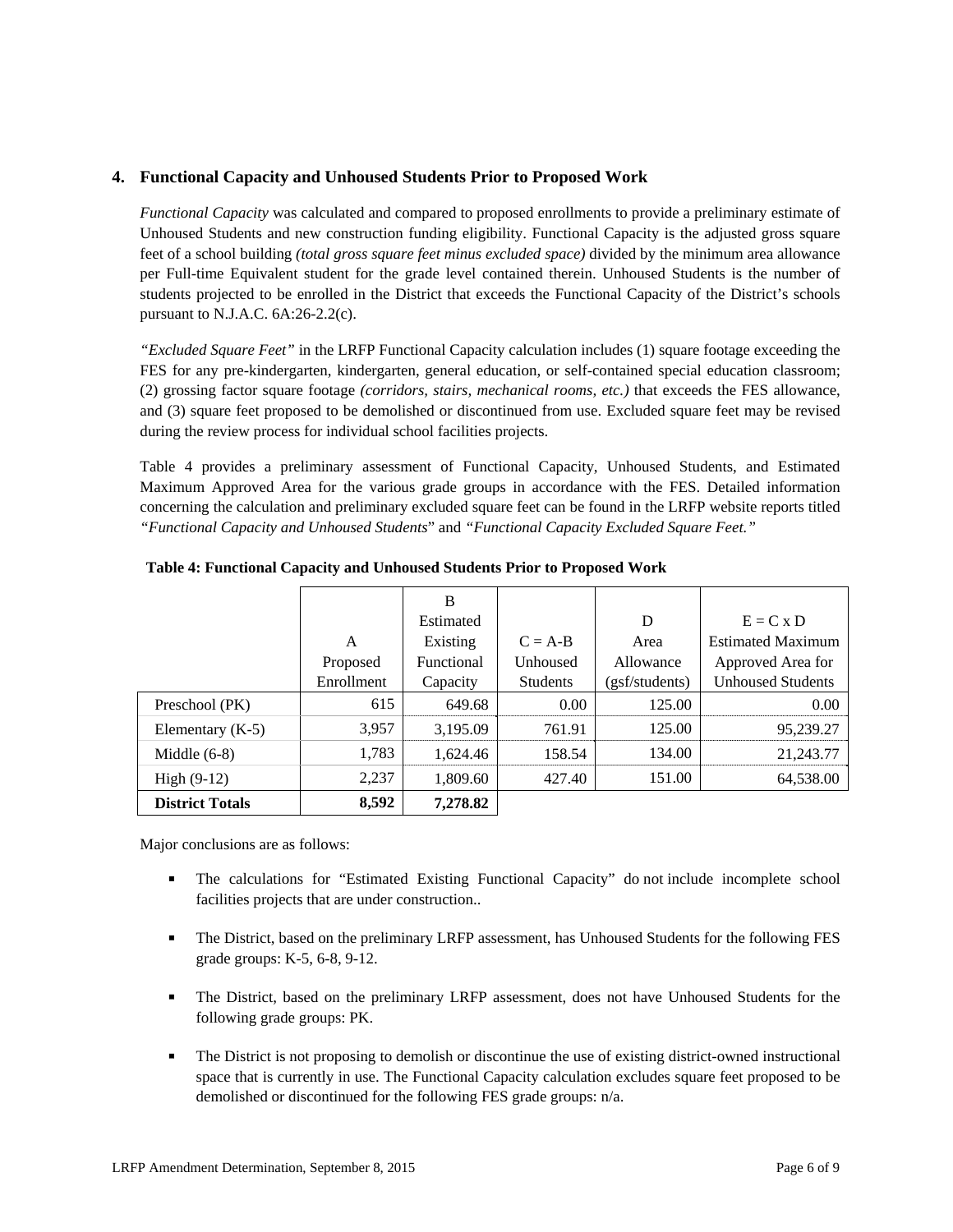**FINDINGS** Functional Capacity and Unhoused Students calculated in the LRFP are preliminary estimates. Justification for square footage in excess of the FES and the determination of additional excluded square feet, Preliminary Eligible Costs (PEC), and Final Eligible Costs (FEC) will be included in the review process for specific school facilities projects. A feasibility study undertaken by the District is required if building demolition or replacement is proposed per N.J.A.C. 6A:26-2.3(b)(10).

## **5. Proposed Work**

The District was instructed to review the condition of its facilities and sites and to propose corrective *"system"* and *"inventory"* actions in its LRFP. *"System"* actions upgrade existing conditions without changing spatial configuration or size. Examples of system actions include new windows, finishes, and mechanical systems. *"Inventory"* actions address space problems by removing, adding, or altering sites, schools, buildings and rooms. Examples of inventory actions include building additions, the reconfiguration of existing walls, or changing room use.

Table 5 summarizes the type of work proposed in the District's LRFP for district-operated instructional buildings proposed to be maintained, acquired, or constructed new. "*Renovation*" includes inventory and system actions. Detailed information can be found in the LRFP system reports titled *"School Asset Inventory Report," "LRFP Inventory Actions Summary Report,"* and *"Systems Actions Report."*

| <b>School Name</b>                  | <b>Proposed</b><br><b>Grades</b> | <b>Proposed Scope of Work</b>                                            |
|-------------------------------------|----------------------------------|--------------------------------------------------------------------------|
| Hudson Early Childhood Center       | PK.                              | No proposed work (incl. PS 4 Annex)                                      |
| Public School No. 1                 | <b>PK-6</b>                      | <b>Systems</b>                                                           |
| Public School No. 2                 | <b>PK-6</b>                      | No proposed work                                                         |
| Public School No. 3 Robert Menendez | <b>PK-6</b>                      | No proposed work                                                         |
| Public School No. 4 Albio Sires     | PK-6                             | No proposed work                                                         |
| Public School No. 5                 | <b>PK-6</b>                      | <b>Systems</b>                                                           |
| Public School No. 6 Harry L Bain    | <b>PK-6</b>                      | <b>Systems</b>                                                           |
| New Elementary School               | <b>PK-6</b>                      | New school on SDA-owned site orginally<br>purchased for Bain replacement |
| West New Middle School              | <b>PK-6</b>                      | Room reassignments to meet capacity needs                                |
| Memorial High School                | $9-12$                           | Renovation (incl. Annex)                                                 |

#### **Table 5: Proposed Schools and Scope of Work**

Major conclusions are as follows:

- The District has proposed systems work in one or more instructional buildings.
- The District has proposed inventory changes, including new construction, in one or more instructional buildings.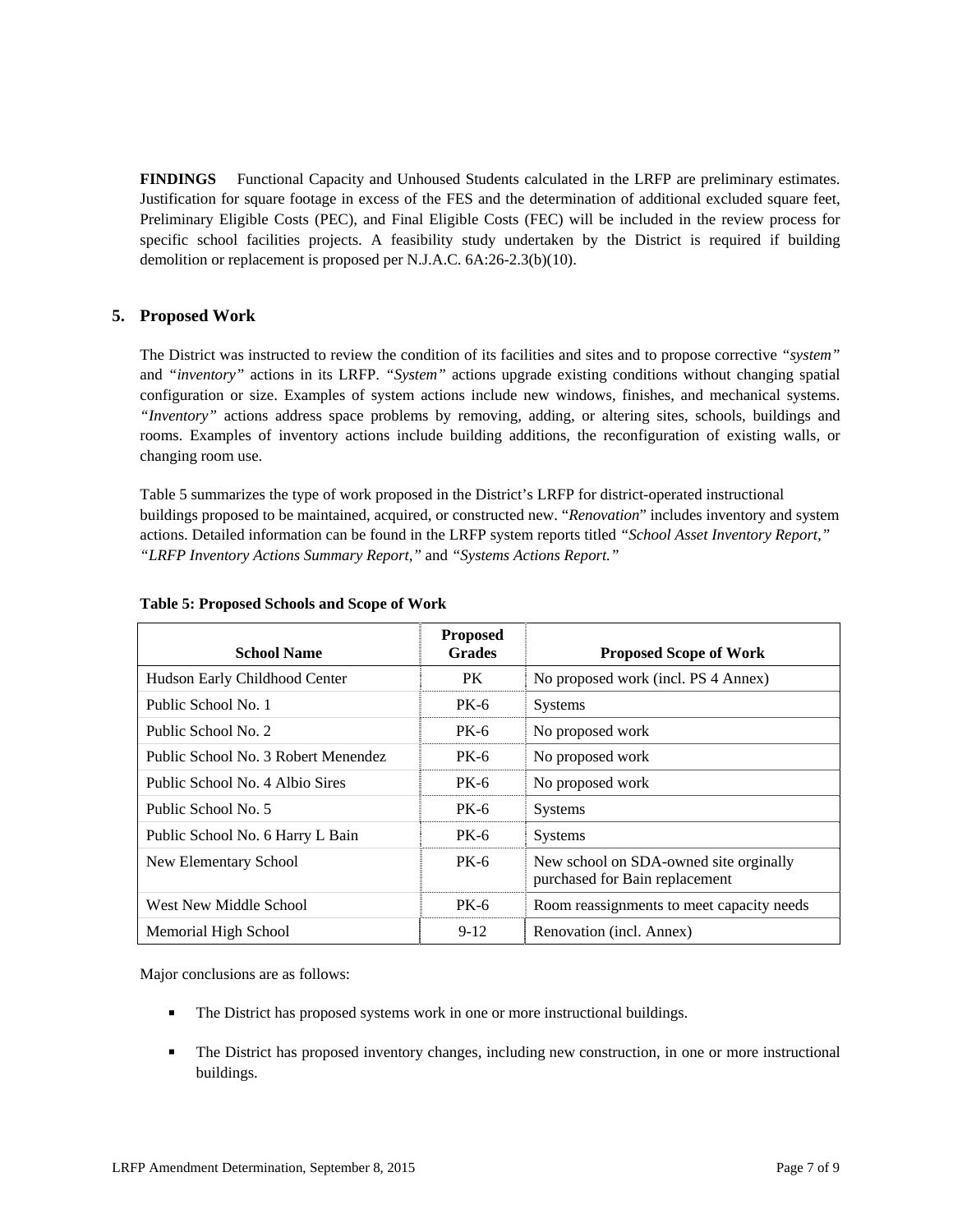The District has not proposed new construction in lieu of rehabilitation in one or more instructional building.

Please note that costs represented in the LRFP are for capital planning purposes only. Estimated costs are not intended to represent preliminary eligible costs or final eligible costs of approved school facilities projects.

The Act (N.J.S.A. 18A:7G-7b) provides that all school facilities shall be deemed suitable for rehabilitation unless a pre-construction evaluation undertaken by the District demonstrates to the satisfaction of the Commissioner that the structure might pose a risk to the safety of the occupants even after rehabilitation or that rehabilitation is not cost-effective. Pursuant to N.J.A.C. 6A:26-2.3(b)(10), the Commissioner may identify school facilities for which new construction is proposed in lieu of rehabilitation for which it appears from the information presented that new construction is justified, provided, however, that for such school facilities so identified, the District must submit a feasibility study as part of the application for the specific school facilities project. The cost of each proposed building replacement is compared to the cost of additions or rehabilitation required to eliminate health and safety deficiencies and to achieve the District's programmatic model.

Facilities used for non-instructional or non-educational purposes are ineligible for State support under the Act. However, projects for such facilities shall be reviewed by the Department to determine whether they are consistent with the District's LRFP and whether the facility, if it is to house students (full or part time) conforms to educational adequacy requirements. These projects shall conform to all applicable statutes and regulations.

**FINDINGS** The Department has determined that the proposed work is adequate for approval of the District's LRFP amendment. However, Department approval of proposed work in the LRFP does not imply that the District may proceed with a school facilities project. The District must submit individual project applications with cost estimates for Department project approval. Both school facilities project approval and other capital project review require consistency with the District's approved LRFP.

# **6. Functional Capacity and Unhoused Students After Completion of Proposed Work**

The *Functional Capacity* of the District's schools *after* completion of the scope of work proposed in the LRFP was calculated to highlight any remaining Unhoused Students. Table 6 provides a preliminary assessment. Detailed information concerning the calculation can be found in the website report titled *"Functional Capacity and Unhoused Students.*"

|                        | Estimated       |          |                |                | Estimated       |
|------------------------|-----------------|----------|----------------|----------------|-----------------|
|                        | Maximum         |          | Proposed       |                | Maximum Area    |
|                        | Approved Area   | Total    | Functional     | Unhoused       | for Unhoused    |
|                        | for Unhoused    | Proposed | Capacity after | Students after | <b>Students</b> |
|                        | <b>Students</b> | New GSF  | Construction   | Construction   | Remaining       |
| Pre-Kindergarten       | 0.00            | 10,800   | 735.21         | 0.00           | 0.00            |
| Elementary $(K-5)$     | 95,239.27       | 99,004   | 3,979.17       | 0.00           | 0.00            |
| Middle $(6-8)$         | 21,243.77       | 18,001   | 1,767.02       | 15.98          | 2,140.74        |
| High $(9-12)$          | 64,538.00       | $\theta$ | 1,809.60       | 427.40         | 64,538.00       |
| <b>District Totals</b> |                 | 127,805  | 8,291.00       |                |                 |

## **Table 6: Functional Capacity and Unhoused Students After Completion of Proposed Work**